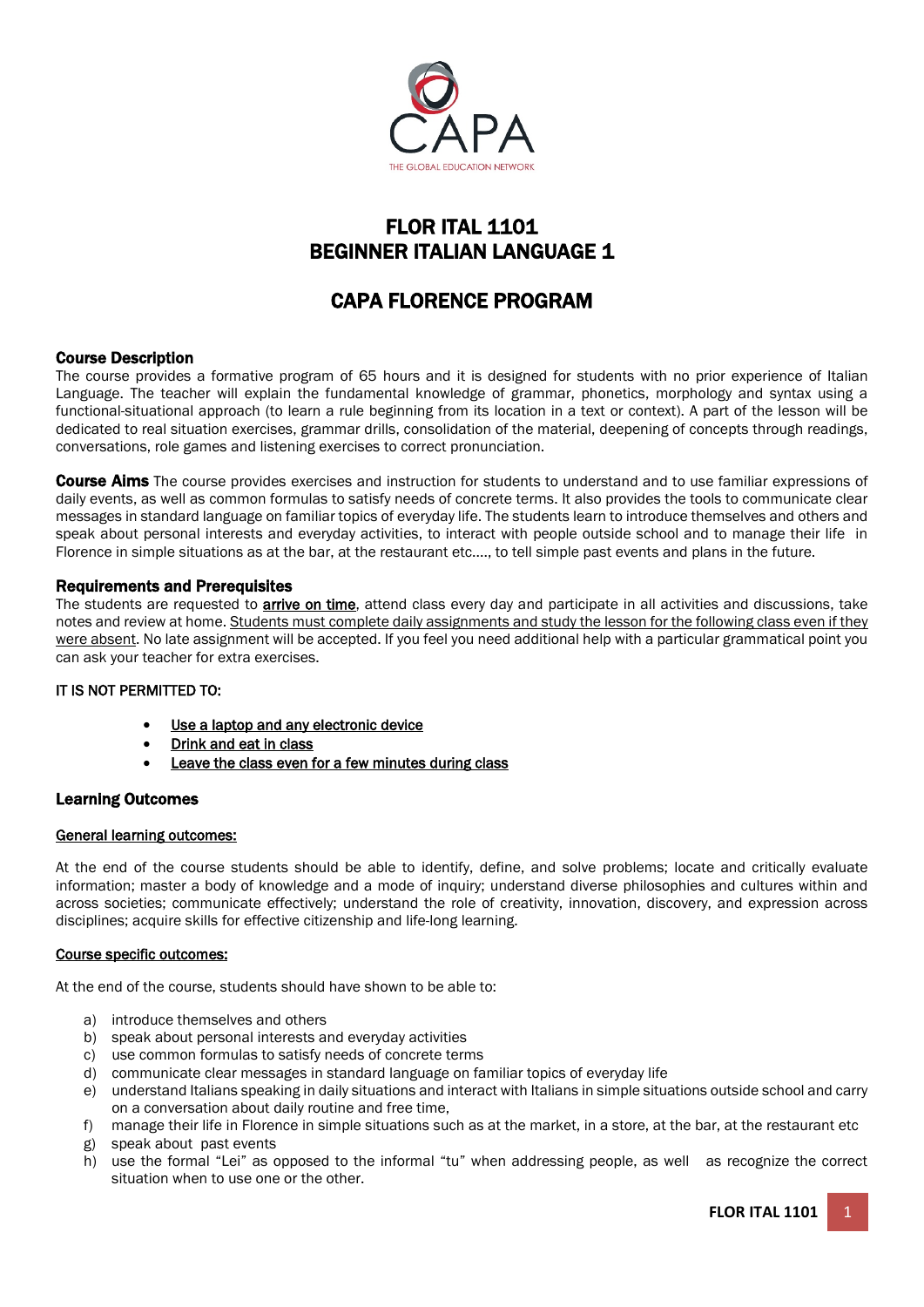# Class methodology

The adopted approach relates to the general view of language use and learning provided by the *Common European Framework of Reference for Languages: Learning, Teaching, Assessment edited by the Council of Europe. It is an "action*oriented" approach insofar as it views language learners primarily as members of society interacting and accomplishing their tasks in a given set of circumstances and environments.

The lessons will be held in Italian in order to facilitate the understanding of the basic principles of Italian pronunciation and to speak Italian in a clearer and more natural way. If the pace of the class allows it, authentic materials, such as ads, brochures, videos, songs, magazine articles, films can be used to expose students to contemporary Italian language and culture. Listening, reading, speaking, and writing skills are integrated into all activities.

Field Component(s): CAPA provides the unique opportunity to learn about the city through direct, guided experience. Participation in the field activity(s) for this course is required. You wil actively explore the Global City you are currently living in. Furthermore, you will have the chance to collect useful information that will be an invaluable resource for the essays/papers/projects assigned in this course.

The assigned field component(s) are:

- 1. (Week 3) At the market: observing along the way the different stores, studying simple sentences and vocabulary for grocery shopping.<br>2. (Week 5) At the bar: reading and understa
- At the bar: reading and understanding an Italian menu and ordering in Italian.
- 3. (Week 8/9) At the Davanzati museum: studying the vocabulary of the apartment

Three field trips to reinforce vocabulary and uses of the Italian language and to observe the Italian way of life and culture. Field trips will be organized during your scheduled time class.

Students are strongly encouraged to participate in co-curricular program activities.

# Tests, Quizzes, Mid-Term & Final Exams

There are two written compositions, four quizzes, a midterm written exam, a final written exam and a final oral exam scheduled during this semester. Inside each quiz there will be grammar and vocabulary exercises as well as reading comprehension or open questions. The written midterm and final test will typically include: a reading comprehension, a section on the vocabulary as well as a variety of grammar studied in class, and they are cumulative. Both written and oral exams are cumulative and focus on specific grammatical and cultural elements, but, as language acquisition is a cumulative process: they will include many forms that will have been previously explored.

# Please be fully aware of the fact that THERE WILL BE NO EXAM AND QUIZZES MAKE-UPS.

### The four quizzes consist of:

exercises on the vocabulary and grammar studied in class.

### The two compositions consist of:

- A. The fist composition is a postcard (in Italian) you write to a friend in America describing your life and routine in Florence. (minimum 60/70 words)
- B. The second composition is a report (in Italian) of your break vacation or about an event you attended during the semester. (minimum 90/100 words)

### The mid-term exam consists of:

- A. reading comprehension (10 minutes)
- B. grammar and vocabulary exercises (40 minutes)

### The final exam consists of two parts:

### Written exam:

- A. reading comprehension (15 minutes)
- B. grammar and vocabulary exercises (45 minutes)

Oral exam:

"Show and Tell": show an object (a picture, a present bought during the semester etc…) and speak for five minutes, in Italian, about it. **Assessment/Grading Policy**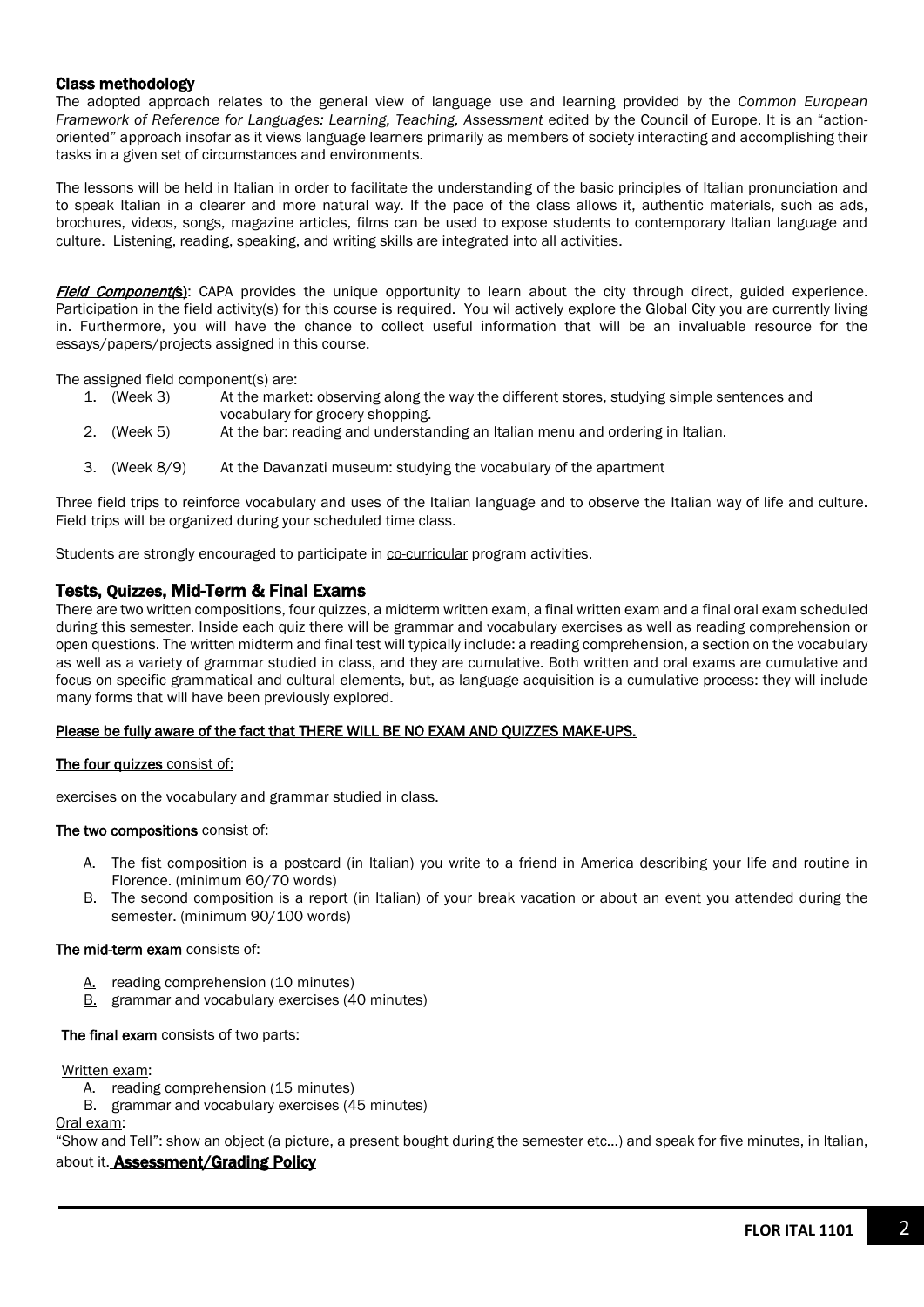*Final grade breakdown:*

| $\bullet$ | <b>Class participation/Small group discussion</b> | 10%  |
|-----------|---------------------------------------------------|------|
| $\bullet$ | Quizzes (4)                                       | 25%  |
| $\bullet$ | Mid-term exam                                     | 25%  |
| $\bullet$ | <b>Final Oral Presentation</b>                    | 10%  |
| $\bullet$ | <b>Compositions</b>                               | 5%   |
| $\bullet$ | <b>Final Written Exam</b>                         | 25%  |
|           |                                                   |      |
|           |                                                   |      |
|           | Overall grade                                     | 100% |

| <b>Grade Breakdown and Assessment of Learning Outcomes</b> |                                                        |                |                    |  |  |
|------------------------------------------------------------|--------------------------------------------------------|----------------|--------------------|--|--|
| <b>Learning Outcomes</b>                                   | <b>Assessment task</b>                                 | <b>Grade %</b> | Due Date           |  |  |
| a), b), c), d), g), h)                                     | Attendance, Class participation/Small group activities | 10%            | <b>Weekly</b>      |  |  |
| a), b), c), d), g), h)                                     | Quizzes (4)                                            | 25%            | Weeks:<br>2,4,9,11 |  |  |
| a), b), c), d), g), h)                                     | Mid-term exam                                          | <b>25%</b>     | Week 6             |  |  |
| b), d), g)                                                 | Wtritten compositions (2)                              | 5%             | Week 8, 12         |  |  |
| all                                                        | lFinal Written Exam                                    | 25%            | Week 13            |  |  |
| all                                                        | Spoken Final Exam                                      | 10%            | Week 12, 13        |  |  |

| <b>DESCRIPTOR</b>                    | <b>ALPHA</b> | <b>NUMERIC</b> | <b>GPA</b> | REQUIREMENT/EXPECTATION                                                                                                                                                                                                                                                                                           |  |
|--------------------------------------|--------------|----------------|------------|-------------------------------------------------------------------------------------------------------------------------------------------------------------------------------------------------------------------------------------------------------------------------------------------------------------------|--|
| Outstanding<br>(High<br>Distinction) | A            | $93+$          | 4.0        | Maximum grade: In addition to description for grade "A-", the student<br>shows detailed understanding of materials about which he or she can<br>show independent analytical ability. This means the ability to question an<br>issue from different perspectives and evaluate responses in an objective<br>manner. |  |
| Excellent<br>(Distinction)           | $A-$         | $90 - 92$      | 3.7        | Student shows understanding of literature beyond the textbook/class<br>hand-outs/class notes, and the work shows a high level of independent<br>thought, presents informed and insightful discussion and demonstrates a<br>well-developed capacity for evaluation.                                                |  |
| Very good<br>(High Credit)           | $B+$         | $87 - 89$      | 3.3        | Shows evidence of a capacity to generalise from the taught content, or the<br>material in literature, or from class lectures in an informed manner. Also,<br>the work demonstrates a capacity to integrate personal reflection into the<br>discussion and an appreciation of a range of different perspectives.   |  |
| Good<br>(Credit)                     | B            | $83 - 86$      | 3.0        | The work is well organised and contains coherent or logical argumentation<br>and presentation.                                                                                                                                                                                                                    |  |
| Good<br>(Credit)                     | $B -$        | $80 - 82$      | 2.7        | Student shows understanding of literature beyond the textbook and/or<br>notes, and, there is evidence of additional reading.                                                                                                                                                                                      |  |
| Average                              |              |                |            | The work demonstrates a capacity to integrate research into the<br>discussion and a critical appreciation of a range of theoretical<br>perspectives. Also, the work demonstrates a clear understanding of the                                                                                                     |  |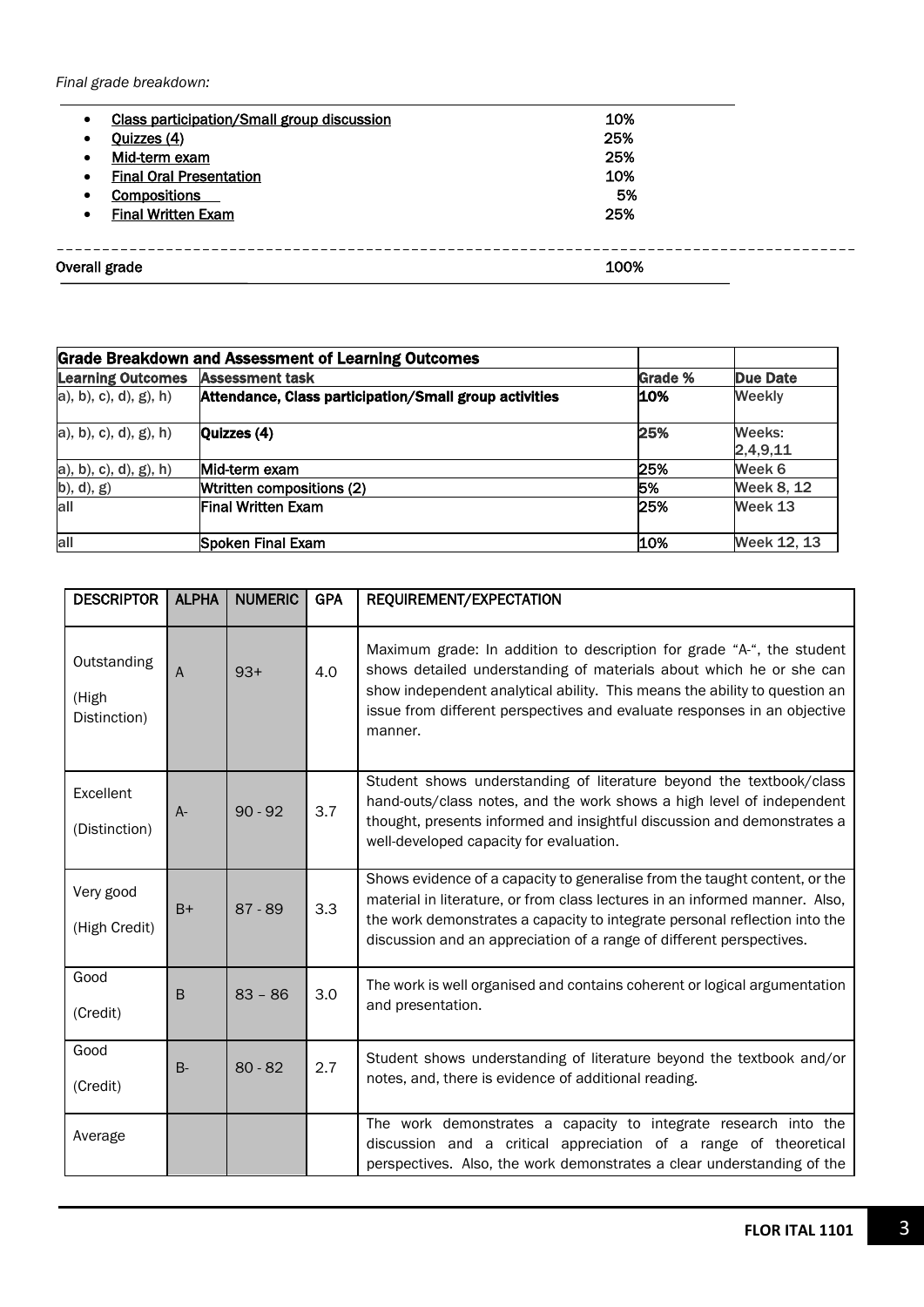| (Good Pass)                                     | $C+$         | 77-79            | 2.3            | question and its theoretical implications and demonstrates evidence of<br>additional reading.                                                                                                                                                               |
|-------------------------------------------------|--------------|------------------|----------------|-------------------------------------------------------------------------------------------------------------------------------------------------------------------------------------------------------------------------------------------------------------|
| Adequate<br>(Pass)                              | $\mathsf{C}$ | $73 - 76$        | 2.0            | Shows clear understanding and some insight into the material in the<br>textbook and notes, but not beyond. A deficiency in understanding the<br>material may be compensated by evidence of independent thought and<br>effort related to the subject matter. |
| <b>Below</b><br>Average<br>(Borderline<br>Pass) | $C -$        | 70-72            | 1.7            | Shows some understanding of the material in the textbook and notes. A<br>deficiency in any of the above may be compensated by evidence of<br>independent thought related to the subject matter.                                                             |
| Inadequate<br>(Borderline<br>Fail)              | $D+$         | $67 - 69$        | 1.3            | Fails to show a clear understanding or much insight into the material in<br>the textbook and notes                                                                                                                                                          |
| Poor<br>(Fail)                                  | D            | $60 - 66$        | $0.7 -$<br>1.0 | Besides the above for D+, student has not shown interest or engagement<br>in the class work or study.                                                                                                                                                       |
| Poor<br>(Fail)                                  | F            | 50 <sub>60</sub> | 0              | Shows little or no understanding of any of the material                                                                                                                                                                                                     |

#### –––––––––––––––––––––––––––––––––––––––––––––––––––––––––––––––––––––––––––––––––––––––– Course Materials

# **Textbooks**

- Mina Ricci, Via della grammatica for English speakers*.* Edilingua, 2011. ISBN 978-960-693-050-8 (euro 20)
- Course reader (euro 5)

Students must buy the book and the reader the first day of the course.

### Suggestions for extra Reading

- M. Zollo A. Wesson, *Italian grammar made easy*, Hodder Arnold, 2006
- An English-Italian pocket size dictionary and an Italian monolingual vocabulary are strongly recommended. Suggested:
	- Garzanti-Hazon, *Piccolo Inglese,* 2009, €12,50
	- Garzanti-Hazon, *Mini Inglese,* 2009, €7,50
	- Zanichelli, *Il mini di inglese,* 2006, €7
	- Garzanti, *Piccolo italiano*, 2009, €12,50
	- Zanichelli, *Italiano essenziale,* 2009, €8
	- On line dictionaries: log on to (and register your name etc. for free use):
		- <http://dizionari.repubblica.it/index.shtml#inglese>
			- <http://www.garzantilinguistica.it/>
			- http://www.wordreference.com/It/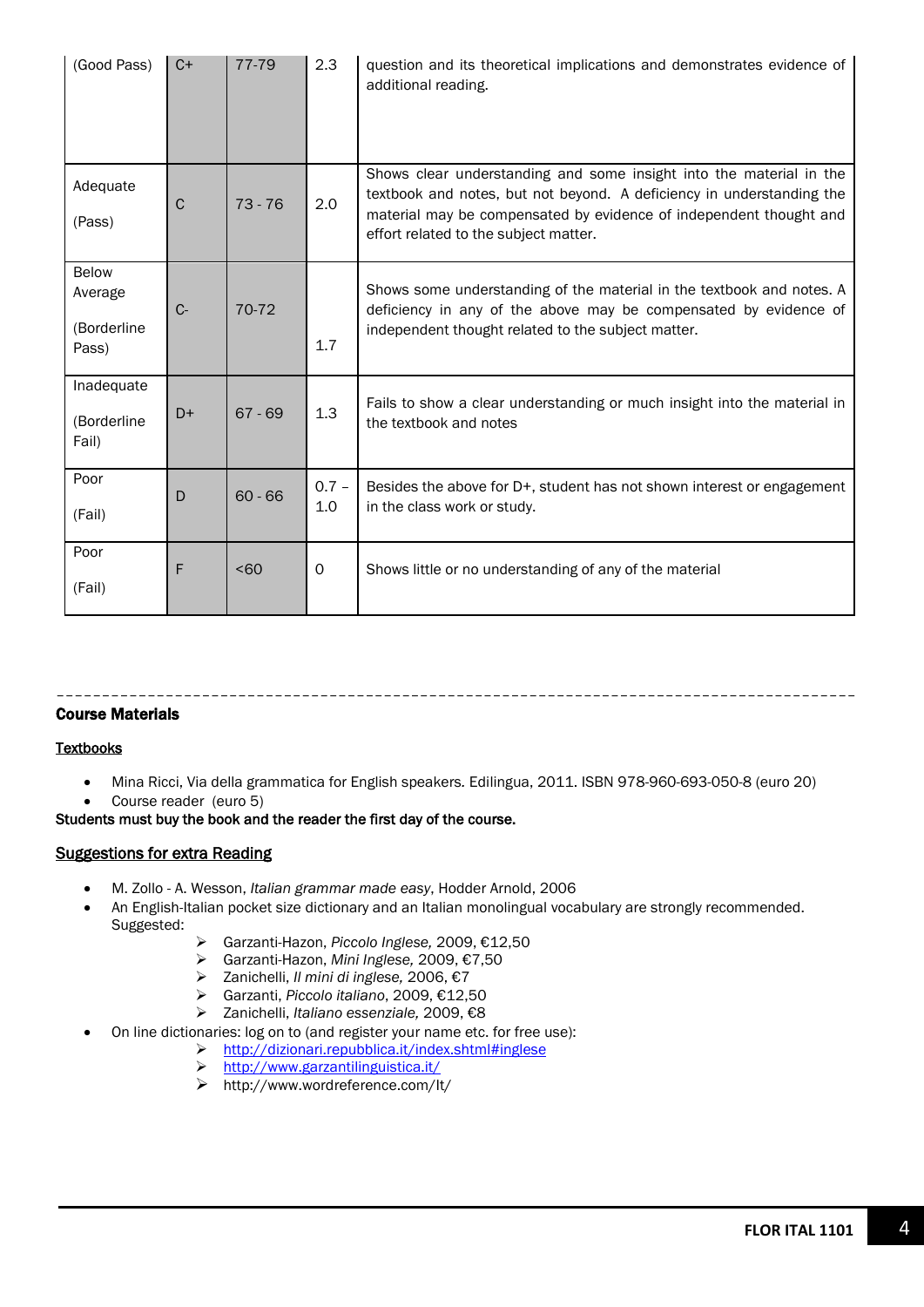# Weekly Course Schedule

This syllabus may be amended as the course proceeds. Instructors may change the sequence of steps, add or count out some communicative functions to balance the program with the class feedback. You will be notified if changes will be made.

|                       |                                                                                                                                                                                                                                                                                                                  | Weeks 1 e 2       |
|-----------------------|------------------------------------------------------------------------------------------------------------------------------------------------------------------------------------------------------------------------------------------------------------------------------------------------------------------|-------------------|
| Date                  |                                                                                                                                                                                                                                                                                                                  |                   |
| In-class activity     | TOPICS / ACTIVITIES<br>Introduction to the program (syllabus and books)<br>Italian alphabet - pronunciation<br>Asking people their names, ages and where they are from<br>Numbers 0-30<br>Greetings<br>Introducing yourself to other people<br>Some useful expressions like "Come si dice "" (How do you say""?) |                   |
|                       | <b>GRAMMATICAL STRUCTURES</b><br>Present simple verbs ESSERE and AVERE (to be and to have)<br>Subject pronouns<br>Adjectives ending with "o" - singular/plural and masculine/feminine<br>Noun singular/plural and masculine/feminine<br>Definite articles                                                        |                   |
| <b>Notes</b>          | Quiz1                                                                                                                                                                                                                                                                                                            |                   |
|                       |                                                                                                                                                                                                                                                                                                                  | WEEK <sub>3</sub> |
| Date                  |                                                                                                                                                                                                                                                                                                                  |                   |
| In-class activity     | <b>TOPICS/ACTIVITIES</b><br>Asking people how they are/ Formal and Informal<br>Describing people (eyes, hair, etc)<br>Colours<br>Easy dialogues in different stores<br>Vocabulary of the market<br>Numbers 30-100                                                                                                |                   |
|                       | <b>GRAMMATICAL STRUCTURES</b><br>C'è - ci sono<br>Italian verbs: ARE-ERE-IRE                                                                                                                                                                                                                                     |                   |
| Out-of-class activity | Field trip to the market                                                                                                                                                                                                                                                                                         |                   |
|                       |                                                                                                                                                                                                                                                                                                                  | WEEK 4            |
| Date                  |                                                                                                                                                                                                                                                                                                                  |                   |
| In-class activity     | TOPICS/ACTIVITIES<br>Asking and giving information (on the street)<br>Analisys of short reading comprehension<br>Describing people using some adjectives for the character<br>Professions<br>Vocabulary for regular verbs                                                                                        |                   |
|                       | <b>GRAMMAR STRUCTURE</b><br>Present simple of regular verbs (ARE/ERE/IRE and ISC verbs)<br>Indefinite articles                                                                                                                                                                                                   |                   |
| <b>Notes</b>          | Quiz 2                                                                                                                                                                                                                                                                                                           |                   |
|                       |                                                                                                                                                                                                                                                                                                                  | WEEK 5            |
| Date                  |                                                                                                                                                                                                                                                                                                                  |                   |
| In-class activity     | <b>TOPICS/ACTIVITIES</b><br>Vocabulary of food and drinks at the bar<br>Ordering something and express your tastes                                                                                                                                                                                               |                   |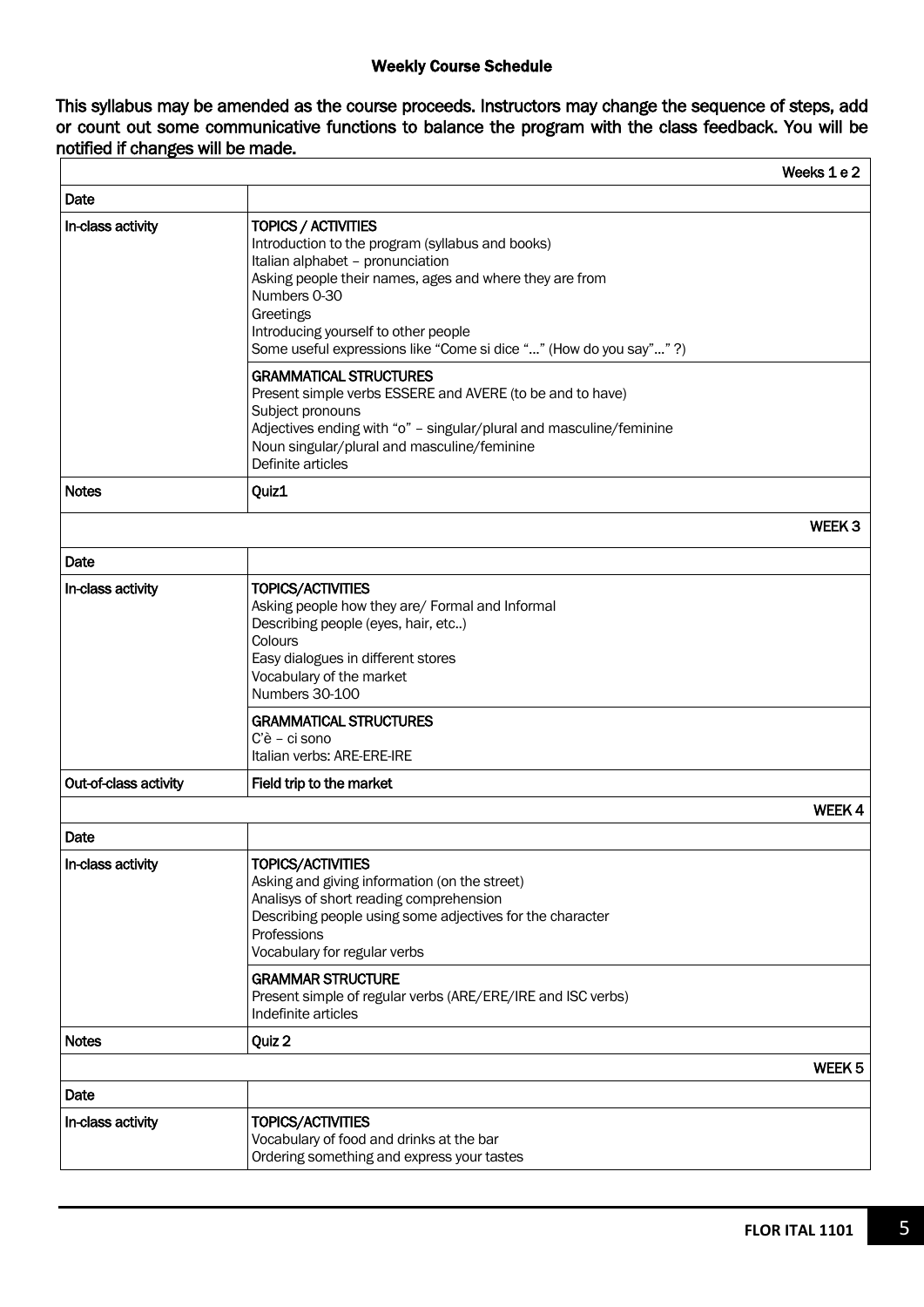|                                                          | Uses of AVERE and FARE (Avere fame, sete ecc/ Fare la spesa, la coda ecc)<br>Numbers 100-2000<br>Time: telling the time and days of the week, the months and seasons                                 |                    |  |  |
|----------------------------------------------------------|------------------------------------------------------------------------------------------------------------------------------------------------------------------------------------------------------|--------------------|--|--|
|                                                          | <b>GRAMMAR STRUCTURES</b><br>Present simple of some irregular verbs<br>Mi piace/mi piacciono (I like)                                                                                                |                    |  |  |
| Out-of-class activity                                    | Field trip at the bar.                                                                                                                                                                               |                    |  |  |
|                                                          |                                                                                                                                                                                                      | Weeks 6            |  |  |
| Date                                                     |                                                                                                                                                                                                      |                    |  |  |
| In-class activity                                        | <b>TOPICS/ACTIVITIES</b><br>Talking about the weekend and free time<br>Telling the opening and closing time of pubblic places (stores, bank, etc)<br>Inviting someone<br>Making an hotel reservation |                    |  |  |
|                                                          | <b>GRAMMAR STRUCTURE</b><br>Other irregular verbs in the present tense<br>Modal verbs.<br>Use of some prepositions with verbs of motion and state                                                    |                    |  |  |
| <b>Notes</b>                                             | <b>Midterm Exam</b><br><b>BREAK</b>                                                                                                                                                                  |                    |  |  |
|                                                          |                                                                                                                                                                                                      | Weeks 7/8          |  |  |
| Date                                                     |                                                                                                                                                                                                      |                    |  |  |
| In-class activity                                        | <b>TOPICS/ACTIVITIES</b><br>Describing the city. Ask for and give directions<br>Describing the apartment and the furniture<br>Describing where an object and a place is                              |                    |  |  |
|                                                          | <b>GRAMMAR STRUCTURE</b><br>Combined prepositions                                                                                                                                                    |                    |  |  |
| Out-class activity<br>Field trip to the Davanzati Museum |                                                                                                                                                                                                      |                    |  |  |
| <b>COMPOSITION 1</b><br><b>Notes</b>                     |                                                                                                                                                                                                      |                    |  |  |
|                                                          |                                                                                                                                                                                                      | Week 9             |  |  |
| Date                                                     |                                                                                                                                                                                                      |                    |  |  |
| In-class activity                                        | <b>TOPICS/ACTIVITIES</b><br>Talking about past events<br>Time expressions for the past                                                                                                               |                    |  |  |
|                                                          | <b>GRAMMAR STRUCTURES</b><br>Past tense "Passato prossimo": regular forms                                                                                                                            |                    |  |  |
| <b>Notes</b>                                             | Quiz 3                                                                                                                                                                                               |                    |  |  |
|                                                          |                                                                                                                                                                                                      | <b>Weeks 10/11</b> |  |  |
| Date                                                     |                                                                                                                                                                                                      |                    |  |  |
| In-class activity                                        | <b>TOPICS/ACTIVITIES</b><br>Telling a story in the past<br>The family<br>Vocabulary of clothes                                                                                                       |                    |  |  |
|                                                          | <b>GRAMMAR STRUCTURES</b><br>Irregular past participles<br>Past tense with modal verbs<br>Possessive adjectives<br>Reflexive verbs                                                                   |                    |  |  |
| <b>Notes</b>                                             | Quiz 4                                                                                                                                                                                               |                    |  |  |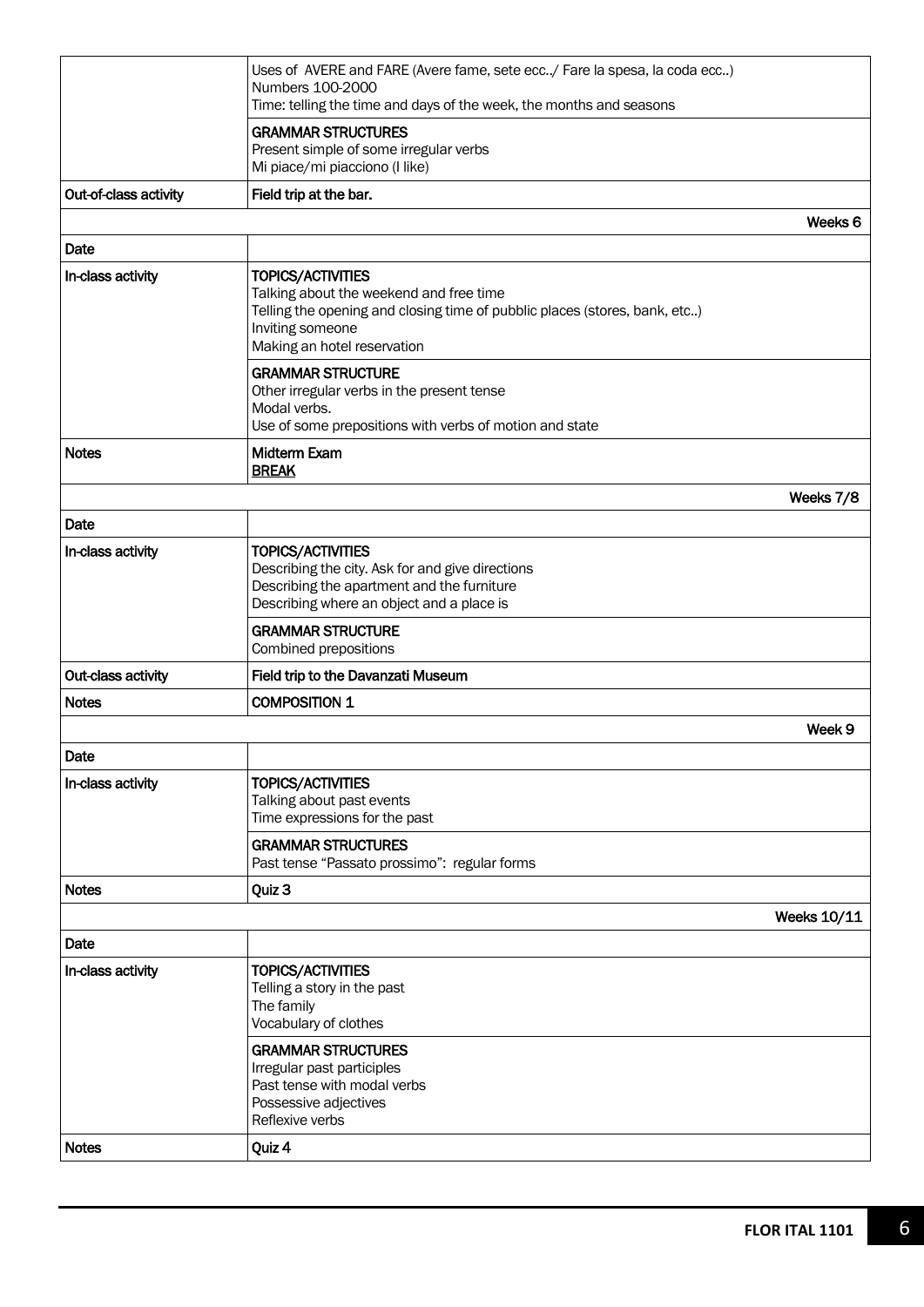|                   |                                                                                               | Week 12 |
|-------------------|-----------------------------------------------------------------------------------------------|---------|
| Date              |                                                                                               |         |
| In-class activity | TOPICS/ACTIVITIES<br>The daily routine                                                        |         |
|                   | <b>GRAMMAR STRUCTURES</b><br>Review of present tense<br>Reflexive verbs in the present tense. |         |
| <b>Notes</b>      | <b>COMPOSITION 2</b><br>Final oral exam                                                       |         |
|                   |                                                                                               | Week 13 |
| Date              |                                                                                               |         |
| In-class activity | Review of all the program<br>Final oral exam<br><b>Final written exam</b>                     |         |

# Student Responsibilities

Refer to the *Academic Handbook* for a complete outline of all academic policies. This page contains a summary only.

### **Attendance**

CAPA has a mandatory attendance policy. Students are also expected to participate actively and critically in class discussions, and the participation portion of the class will be graded accordingly. Students must read assignments BEFORE the class, and come in on time. Attendance is mandatory and is taken at the beginning of every class. Unauthorized absence from class will result in a reduction of the final grade and ultimately in a F for the course.

# Unexcused absences

The instructor for the course may lower the student's participation grade based on the number of absences. For custom programs, some will follow our absence policy (like when CAPA sponsors visa) and some will not; see academic director for details.

### Excused absences

Any student seeking to be excused from class on the ground of a verifiable illness (i.e. doctor's note) or a family emergency, must email the DAA [\(greverdito@capa.org\)](mailto:greverdito@capa.org) in advance of their class. The CAPA staff will then email the relevant Faculty member. Note that calling the CAPA Center (055-2466439) is acceptable only if you do not temporarily have access to the internet. An e-mail is still required as quickly as you can get access to the internet again. If a doctor's note is written to excuse a student from class, the student cannot use that time for personal travel. Please note: excused absences will NOT be granted to accommodate visiting friends or family. Students absent due to extenuating circumstances that have been approved by the Director of Academic Affairs in advance of the missed class, including family emergency or verifiable health-related incapacity, remain responsible for meeting all class requirements. Faculty shall offer such students reasonable assistance in making up missed work (e.g. share handouts).

### Class Participation

Participation is a vital part of your grade: students are expected to participate orally in seminars and in online forums and discussions in a critical and evaluative manner; to interact with the faculty and fellow students with respect and tolerance; and to actively engage in discussion. Derogatory or inflammatory comments about the cultures, perspectives or attitudes of others in the class will not be tolerated.

### Academic Integrity

The faculty expects from you, the student, a high level of responsibility and academic honesty. Because the value of an academic course depends upon the absolute integrity of the work done by the student, it is imperative that a student demonstrates a high standard of individual honor in his or her scholastic work and class behavior. Plagiarism and cheating will result in dismissal from the program. See the Handbook of CAPA Academic Policies for more information and resources on plagiarism.

### Use of electronic equipment in class

All devices such as laptops, I-pods, I-pads, netbooks, notebooks and tablets, smartphones, cell phones, etc. are NOT allowed unless you have express permission from the faculty or you have been instructed to do so. If you require an accommodation